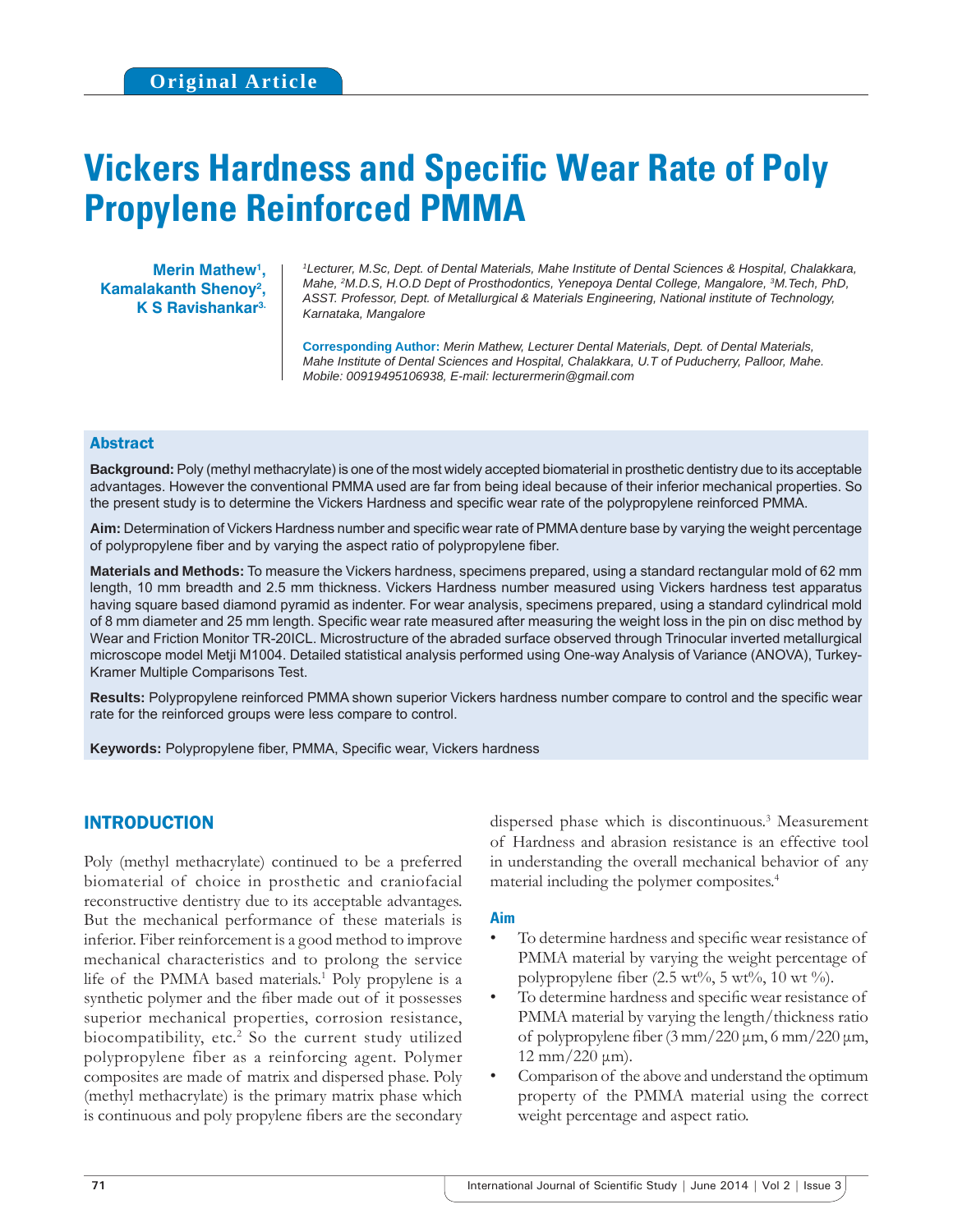# MATERIALS AND METHODS

#### **Materials**

Modeling wax, dental stone type ІІІ gypsum product, model plaster type ІІ gypsum product, poly propylene fibers, heat polymerizing PMMA powder and monomer liquid, separating medium.

## **Methods**

## Preparation of Gypsum Moulds to Obtain The Acrylic Specimen for Hardness Test

Wax pattern (62 mm X 10 mm X 2.5 mm) is prepared, using modeling wax and invested in the dental flask in the conventional manner using dental stone and model plaster. After one hour, the invested flask kept for dewaxing, then any waxy residue removed by washing the mould by hot water and then cleaned using soap solution, allowed to dry, thin layer of separating medium is applied in the mould space, allowed to dry. The mould was then ready to be used for the preparation of acrylic specimen.

# Preparation of Gypsum Moulds to Obtain the Acrylic Specimen for Wear Analysis

Wax pattern (8 mm diameter, 25 mm length) is prepared using modeling wax and invested in the dental flask in the conventional manner using dental stone and model plaster. After one hour the invested flask kept for dewaxing, then any waxy residue removed by washing the mould by hot water and then cleaned using soap solution, allowed to dry, thin layer of separating medium is applied in the mould space, allowed to dry. The mould was then ready to be used for the preparation of acrylic specimen.

#### **Preparation of PMMA Resin Specimen** Control Group

Control group test specimen made with conventional heat polymerized PMMA resin (DPI heat cure) polymer and monomer (2.4 gm:1 ml) mixed and allowed to reach dough consistency. Dough is kneaded and then packed into the mould, flask is closed and a pressure of 1400 psi was given and bench cured for 30 minutes in a hydraulic press apparatus. Then the flask is clamped and transferred it into the water bath. Temperature of the water bath elevated slowly to 72°C, and maintained for 90 minutes. Then the temperature of the water bath elevated to 100°C and maintained for 60 minutes. After completion of polymerization cycle, the flask is allowed to cool in same water bath to room temperature, and the acrylic resin specimens are retrieved after deflasking. The specimen obtained were finished and polished in the conventional manner.5

## Reinforced Groups

Poly propylene fibers of varying length and concentration is taken and impregnated in the measured monomer for 5 minutes, and then the polymer powder is weighed and mixed with monomer and polypropylene fiber and allowed to reach dough consistency. Then it is packed and a pressure of 1400 PSI is given and bench cured for 30 minutes in a hydraulic press apparatus. Then the flask is clamped and transferred it into the water bath. Temperature of the water bath elevated slowly to 72°C, and maintained for 90 minutes. Then the temperature of the water bath elevated to 100°C and maintained for 60 minutes. After completion of polymerization cycle, the flask is allowed to cool in the same water bath to room temperature, and the acrylic resin specimens are retrieved after deflasking. Specimens obtained were finished and polished in the conventional manner.

## Hardness Testing

Hardness was measured using Vickers hardness test apparatus. It has a square based diamond pyramid as indenter. The value of the load (50 gm) and the time duration (10 seconds) that is to be applied was set. The test specimen was held firmly in position and lens were arranged to get the image clearly at its focal length, then the indentation made using set parameters. Indentations focused and the measuring lines were made to interact at two diagonally opposite corner. Readings were taken by pressing the read button. Similarly the lens was rotated and the measurement of diagonally opposite corner was measured.

## Wear Analysis

Specific wear rate was measured using pin on disc method by Wear and Friction Monitor TR-20ICL. Weight of the specimen was measured and considered as initial weight W1. Specimen was inserted into the holder and made sure that the end surface of the specimen and disc surface was parallel to each other. Holder was adjusted to get the desirable wear track radius (D=60 mm). Load was given on the hang attached to the apparatus (300 gm). Specimen securely tightened to the holder. By using the controller attached to the device the speed of rotation (200 rpm) and the time duration for the rotation (10 minutes) were selected. Then the data recorded controller device was switched on. Once the rotation completed after set duration 10 minutes, the weight of the specimen measured W2. The procedure was repeated and the weight measured as W3. Weight loss W1-W2 and W2-W3 measured and average weight loss measured as ∆W. The experiment was repeated for 500 gm, 1000 gm load. The load was varied in order to understand the effect of load on the specific wear. Specific wear rate was obtained from the formula:

Specific Wear rate =  $\Delta W/$ (load in Newton \* sliding distance) gm/Nm

Where  $\Delta W =$  average weight loss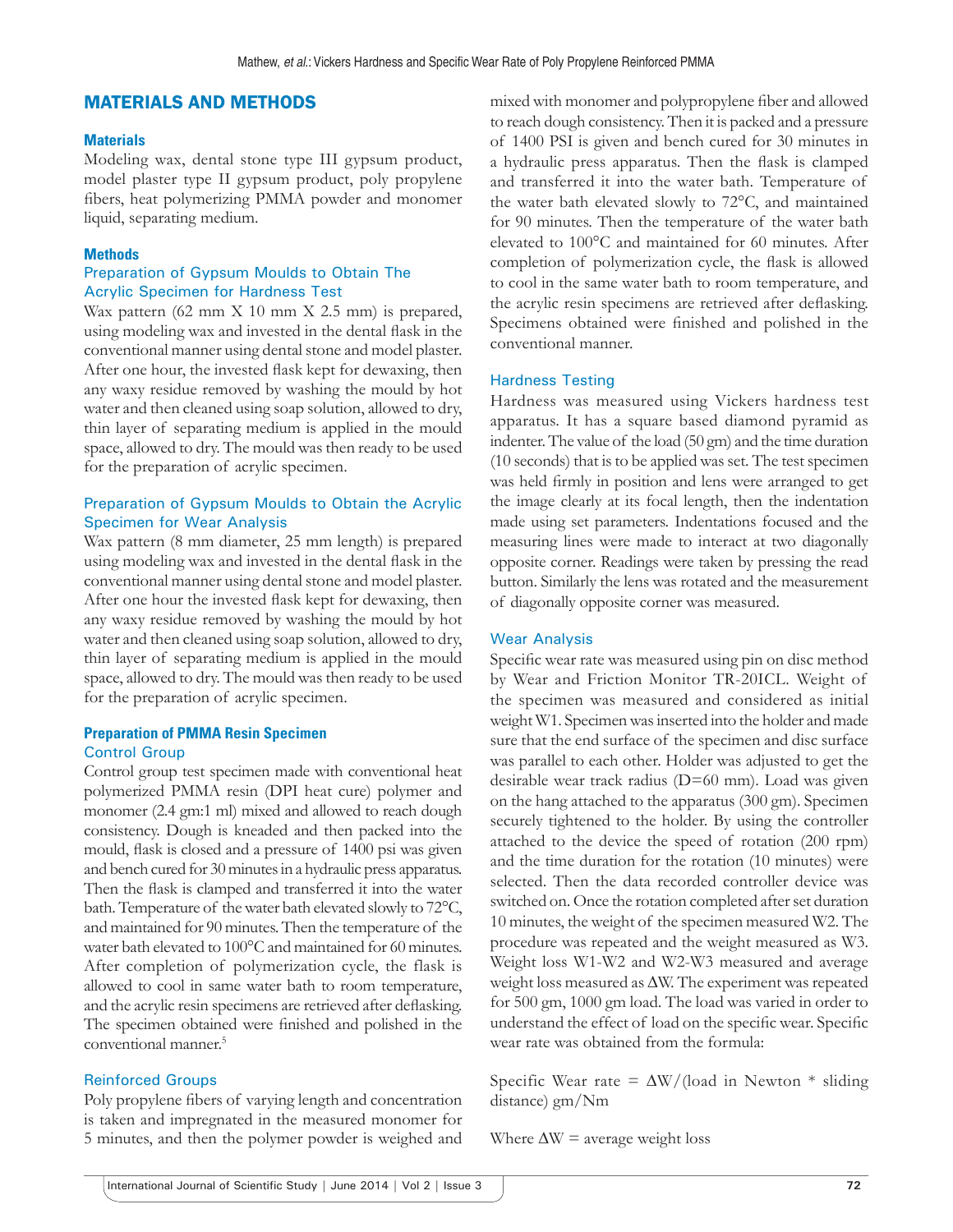Sliding distance S = *velocity m/sec \* time sec*

Sliding velocity (V)=  $\frac{\text{TDN}}{60 \times 1000}$  m / sec

D= wear track diameter selected (60 mm)

 $\P = 3.14$ 

 $N =$  speed of the rotating disc (rpm) (200)

The surface after wear was observed through Trinocular inverted metallurgical microscope model Metji M1004.

# RESULTS

- All fiber reinforced groups shown higher Vickers hardness number compared to control group having no fiber.
- Comparing different fiber weight with same fiber length there was significant increase in the Vickers hardness number (Table 1 & Graph 1).
- Comparing different fiber length with same fiber weight percentage there was no significance in the Vickers Hardness number.
- Under all given loads, specific wear rate was more for the control group when compare with other polypropylene reinforced group (Table 2 & Graph 2).
- As the load increases from 300 gm to 1000 gm there was significant increase in the wear rate of the control group.

As the fiber concentration increases, specific wear rate observed was less (Figures 1, 2 and Graph 2).

# **DISCUSSION**

Polypropylene fiber has got superior mechanical property and chemical stability moreover poly propylene is used in variety forms in medicine as it is highly biocompatible.<sup>6</sup>

Hardness and wear resistance are related property and commonly examined mechanical properties in



**Graph 1: Vickers hardness number of poly propylene fiber reinforced PMMA**

| Table 1: Vickers hardness number of polypropylene reinforced PMMA |                            |                           |                   |                    |                     |                           |                    |                            |                   |                    |  |
|-------------------------------------------------------------------|----------------------------|---------------------------|-------------------|--------------------|---------------------|---------------------------|--------------------|----------------------------|-------------------|--------------------|--|
| <b>Serial</b><br>no.                                              | <b>Control</b><br>specimen | 3 mm long ppf non treated |                   |                    |                     | 6 mm long ppf non treated |                    | 12 mm long ppf non treated |                   |                    |  |
|                                                                   |                            | 2.5 fiber<br>$wt\%$       | 5 fiber<br>$wt\%$ | 10 fiber<br>$wt\%$ | 2.5 fiber<br>$wt\%$ | 5 fiber<br>$wt\%$         | 10 fiber<br>$wt\%$ | 2.5 fiber<br>$wt\%$        | 5 fiber<br>$wt\%$ | 10 fiber<br>$wt\%$ |  |
|                                                                   | 20.4                       | 29                        | 32.6              | 34                 | 27.8                | 33                        | 36.1               | 29.2                       | 33                | 36.1               |  |
| 2                                                                 | 19.4                       | 29.6                      | 33                | 35.1               | 28                  | 33.4                      | 35.7               | 28.6                       | 33.1              | 36.7               |  |
| 3                                                                 | 19.4                       | 28.9                      | 31.8              | 35.5               | 29                  | 32.9                      | 35                 | 27.8                       | 32.6              | 36                 |  |
| 4                                                                 | 21.2                       | 27.8                      | 32.4              | 34.8               | 27.9                | 32.7                      | 34.9               | 29                         | 31.8              | 35.8               |  |
| 5                                                                 | 20.1                       | 28.3                      | 32.8              | 35.3               | 28.2                | 31.2                      | 35.2               | 27.9                       | 32                | 35                 |  |
| 6                                                                 | 18.9                       | 29.1                      | 32                | 34.9               | 28.1                | 32.9                      | 35                 | 28.1                       | 32.5              | 34.4               |  |
| Mean                                                              | 19.9                       | 28.783                    | 32.433            | 34.933             | 28.166              | 32.683                    | 35.316             | 28.433                     | 32.5              | 35.66667           |  |
| stdev                                                             | 0.8342                     | 0.6369                    | 0.4633            | 0.5240             | 0.4320              | 0.7626                    | 0.4792             | 0.5887                     | 0.5215            | 0.828654           |  |

# Table 2: Specific wear rate of the tested samples at different loads

|                         | <b>Control</b>               | 2.5 <sub>wt</sub><br>3 mm   | 5 wt<br>3 mm                  | <b>10 wt</b><br>3 mm          | 2.5 <sub>wt</sub><br>6 mm     | 5 wt<br>6 mm                  | <b>10 wt</b><br>6 mm | 2.5 <sub>wt</sub><br>$12 \text{ mm}$ | 5 wt<br>$12 \text{ mm}$      | 10 <sub>wt</sub><br>$12 \text{ mm}$ |
|-------------------------|------------------------------|-----------------------------|-------------------------------|-------------------------------|-------------------------------|-------------------------------|----------------------|--------------------------------------|------------------------------|-------------------------------------|
| $\Delta w$ load 300 qm  | 0.001                        | 0.0005                      | 0.00025                       | 0.000125                      | 0.00025                       | 0.000125                      | 0                    | 0.000125                             | 0                            |                                     |
| Specific wear rate      | $9.02\times10^{-7}$<br>a/NM  | $4.51\times10^{-7}$<br>q/NM | $2.26 \times 10^{-7}$<br>a/NM | $1.12\times10^{-7}$<br>a/NM   | $2.26 \times 10^{-7}$<br>q/NM | $1.12\times10^{-7}$<br>a/NM   | 0                    | $1.12\times10^{-7}$<br>q/NM          | 0                            |                                     |
| $\Delta w$ load 500 gm  | 0.002                        | 0.001                       | 0.0005                        | 0.00025                       | 0.0005                        | 0.00025                       | 0                    | 0.00025                              | 0                            |                                     |
| Specific wear rate      | $10.83\times10^{-7}$<br>a/NM | $5.4\times10^{-7}$<br>q/NM  | $2.7 \times 10^{-7}$<br>a/NM  | $1.35 \times 10^{-7}$<br>a/NM | $2.7 \times 10^{-7}$<br>q/NM  | $1.35 \times 10^{-7}$<br>a/NM | 0                    | $1.35 \times 10^{-7}$<br>q/NM        | 0                            |                                     |
| $\Delta w$ load 1000 gm | 0.007                        | 0.002                       | 0.001                         | 0.0005                        | 0.001                         | 0.0005                        | 0                    | 0.0005                               | 0.00025                      |                                     |
| Specific wear rate      | $18.93\times10^{-7}$<br>a/NM | $5.41\times10^{-7}$<br>a/NM | $2.7 \times 10^{-7}$<br>a/NM  | $1.35 \times 10^{-7}$<br>a/NM | $2.7\times10^{-7}$<br>a/NM    | $1.35 \times 10^{-7}$<br>a/NM | 0                    | $1.35 \times 10^{-7}$<br>a/NM        | $0.676\times10^{-7}$<br>q/NM | $\Omega$                            |

Where ∆w = average weight loss of specimen after wear test (w1-w2, w2-w3)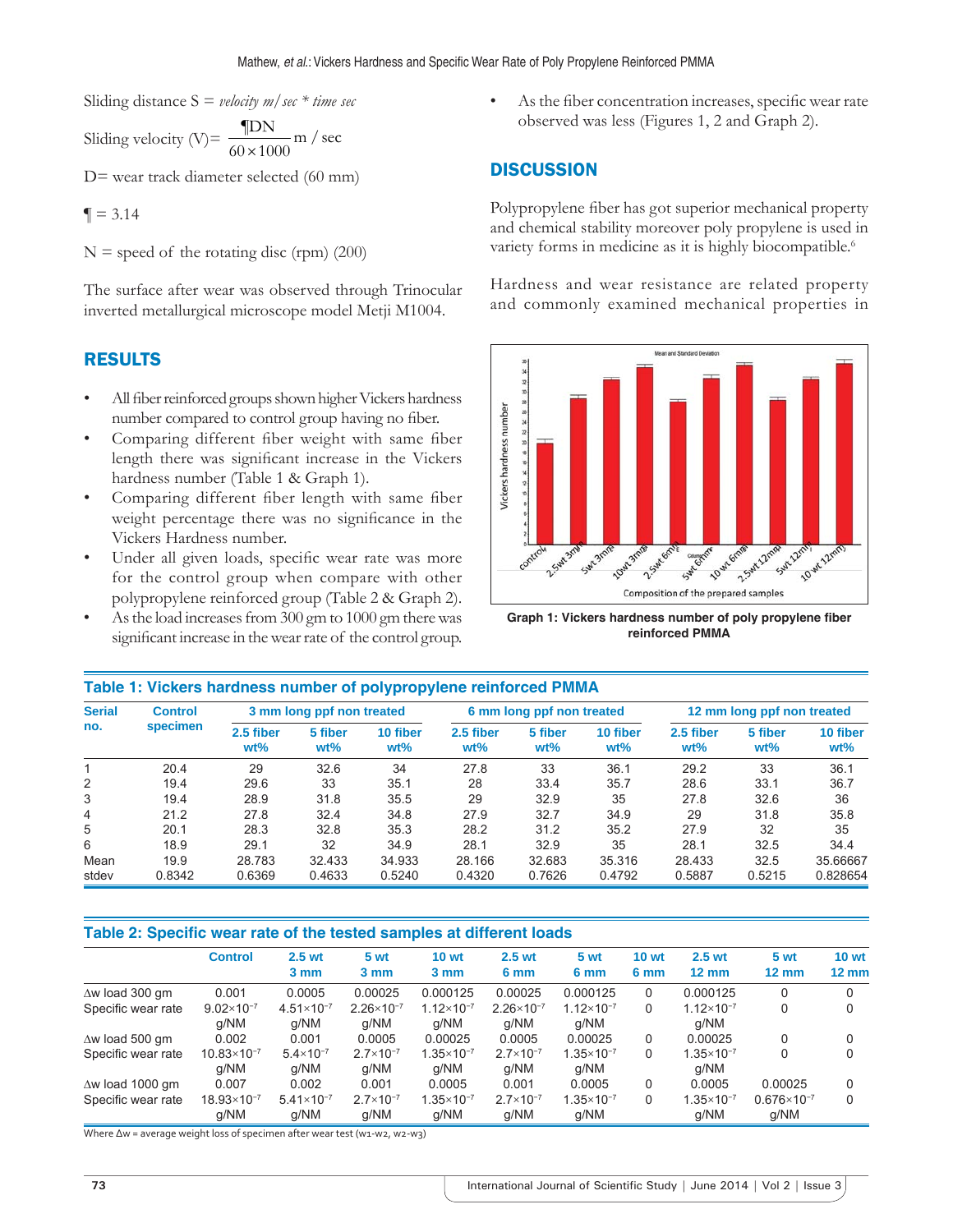

**Graph 2: Specific wear rate of poly propylene reinforced PMMA samples at different loads**



**Figure 1: Abraded surface of the control specimen observed at 50× magnifi cation**



**Figure 2: Abraded surface of the reinforced specimen observed**  at 50× maginfication

determining the longevity of the biomaterials inside the oral cavity.<sup>7</sup> In the oral cavity these materials are exposed to endogenous substances like proteins, enzymes, polysaccharides, bacteria etc and exogenous substances that coming through the food intake. These components establish a complex interaction, mechanical action on the artificial prosthesis and compromise its service life.<sup>8</sup> Presence of saliva can decrease the wear rate because in wet condition the abraded particles are removed from the surface otherwise these can act as additional abrasive and causes more wear.<sup>9</sup>

Vickers hardness test method is an accurate micro hardness test to measure the resistance offered by the polymer composite material when the load applied over the surface area of indentation. Vickers Pyramid number (HV) or Diamond Pyramid hardness (DPH) is the unit for measuring the Vickers hardness number.<sup>10</sup> In the present study, readings were taken on well polished samples immediately after the indentation made as it highly depends on the elastic recovery of the material and surface homogeneity.<sup>11</sup>

There are two different wear mechanisms such as cohesive and interfacial type of wear. Generally cohesive type of wear depends on the mechanical properties of the interacting material where as the interfacial wear depends on the chemistry of the surface involved in wearing. In polymer composite the cohesive two- body and three -body abrasions wear normally encountered and this is highly depend on the hardness of the materials in contact, applied load, sliding distance and geometry of the abrasive particle.12 In the present study, the wear rate of the prepared polymer composite samples calculated under different loads and the results showed that the reinforced samples have better wear resistance than the control with no fiber and increase in the load applied increases wear, indicates that more energy required to cause the wear of fiber reinforced polymer. Hence hardness increased on increasing the fiber concentration as the wear and hardness are inversely related.<sup>4</sup>

# **CONCLUSION**

- Poly propylene fiber is a good reinforcing material to poly methyl methacrylate as it enhances the hardness of the PMMA
- Fiber concentration affects the Vickers hardness number but aspect ratio did not play a significant role in the hardness number
- There is a significant change in the Specific wear rate of fiber reinforced specimens when compare to control specimen
- Load applied is one of the main factors which control the specific wear rate.